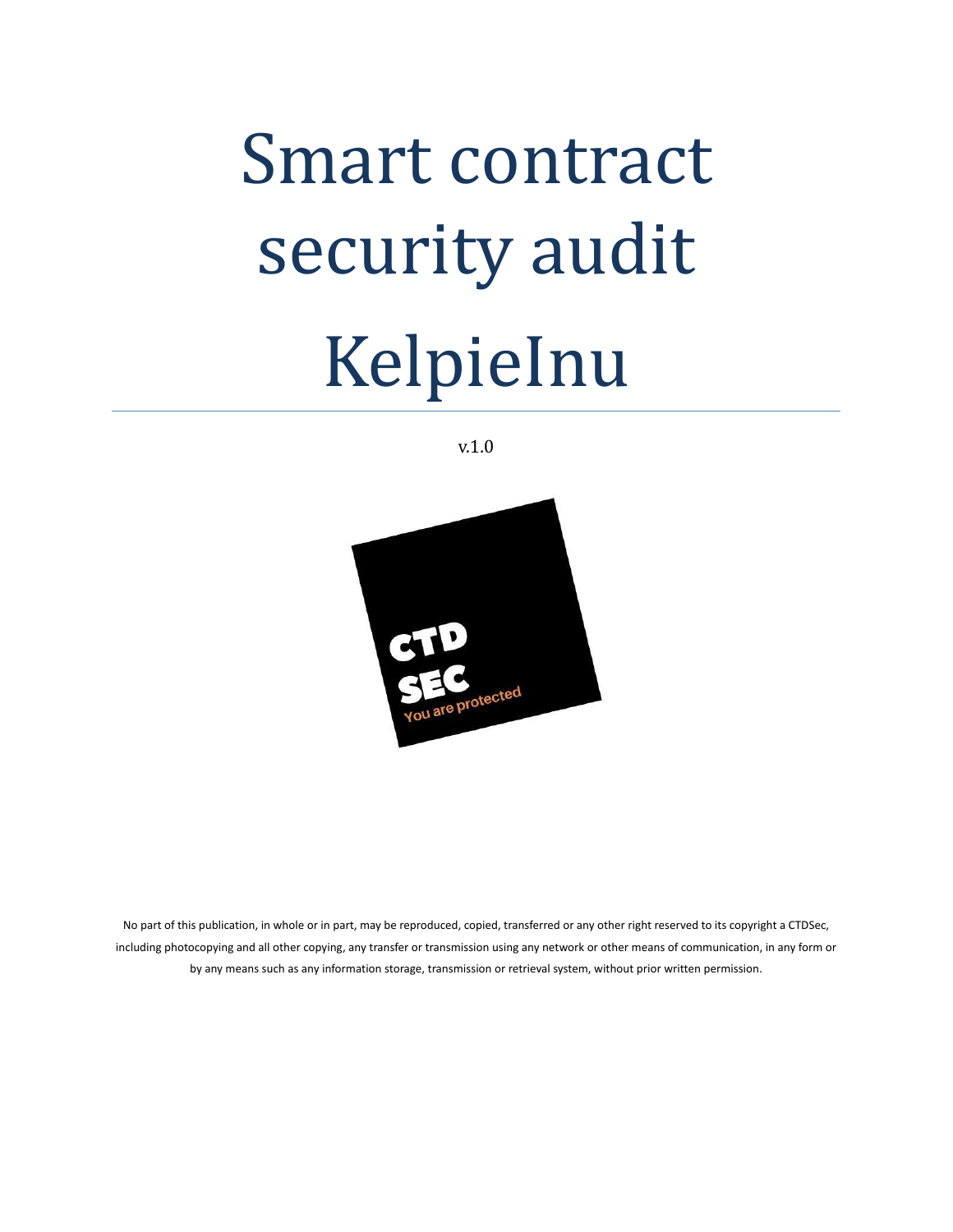## **Table of Contents**

| 1.0 Introduction                                           |                         |  |
|------------------------------------------------------------|-------------------------|--|
| 1.1 Project engagement                                     | 3                       |  |
| 1.2 Disclaimer                                             | 3                       |  |
| 2.0 Coverage                                               | 4                       |  |
| 2.1 Target Code and Revision                               | $\overline{4}$          |  |
| 2.2 Attacks made to the contract                           | 5                       |  |
| 3.0 Security Issues                                        | $\overline{7}$          |  |
| 3.1 High severity issues [0]                               | 7                       |  |
| 3.2 Medium severity issues [0]                             | 7                       |  |
| 3.3 Low severity issues [1]                                | 7                       |  |
| 4.0 Owner Privileges - Not apply as ownership is renounced | $\overline{\mathbf{z}}$ |  |
| 5.0 Summary of the audit                                   | 8                       |  |
|                                                            |                         |  |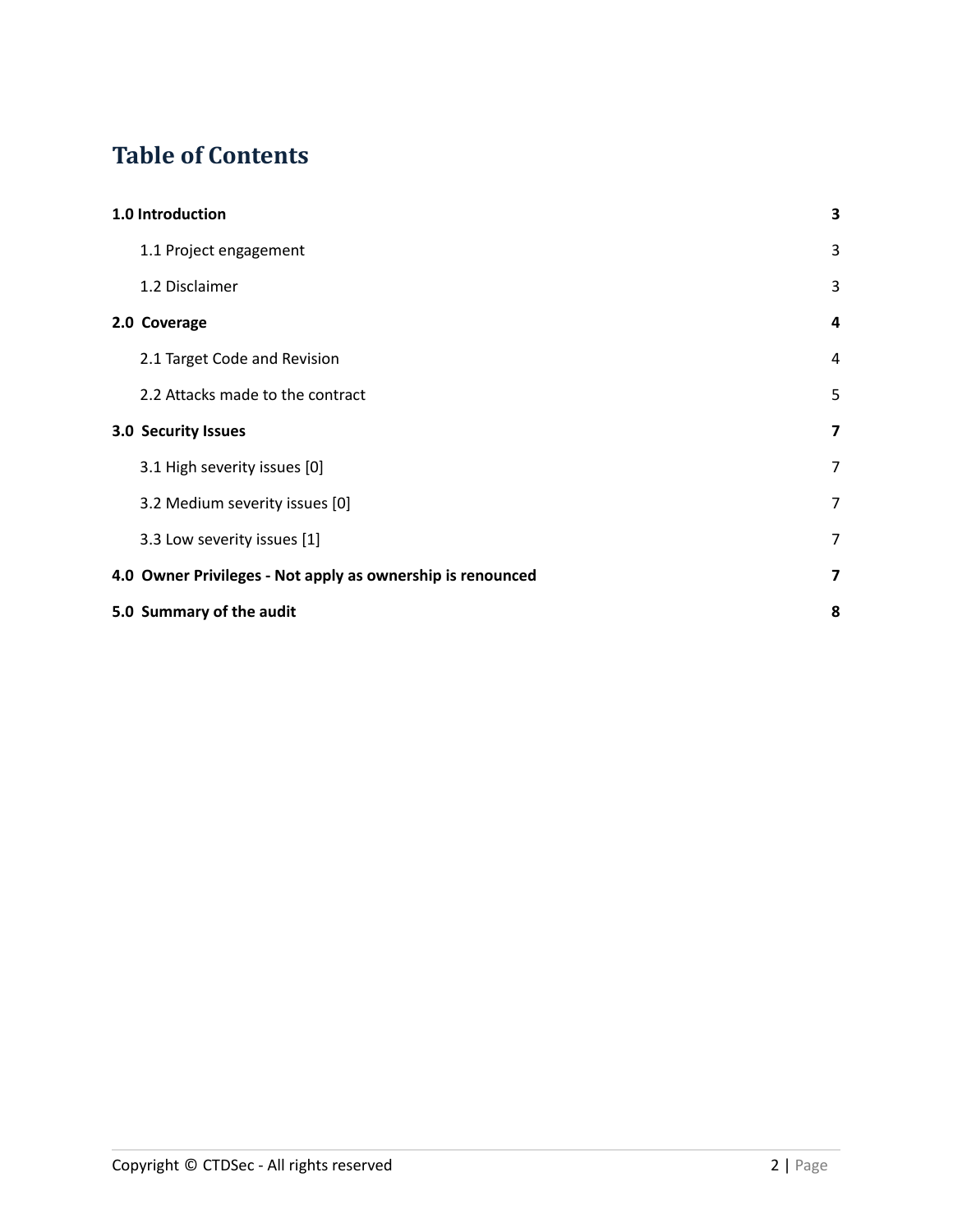## <span id="page-2-0"></span>**1.0 Introduction**

## <span id="page-2-1"></span>**1.1 Project engagement**

During June of 2021, KelpieInu engaged CTDSec to audit smart contracts that they created. The engagement was technical in nature and focused on identifying security flaws in the design and implementation of the contracts. KelpieInu provided CTDSec with access to their code repository and whitepaper.

## <span id="page-2-2"></span>**1.2 Disclaimer**

It should be noted that this audit is not an endorsement of the reliability or effectiveness of the contract, rather limited to an assessment of the logic and implementation. In order to ensure a secure contract that's able to withstand the network's fast-paced and rapidly changing environment, we at CTDSec recommend that KelpieInu team put in place a bug bounty program to encourage further and active analysis of the smart contract.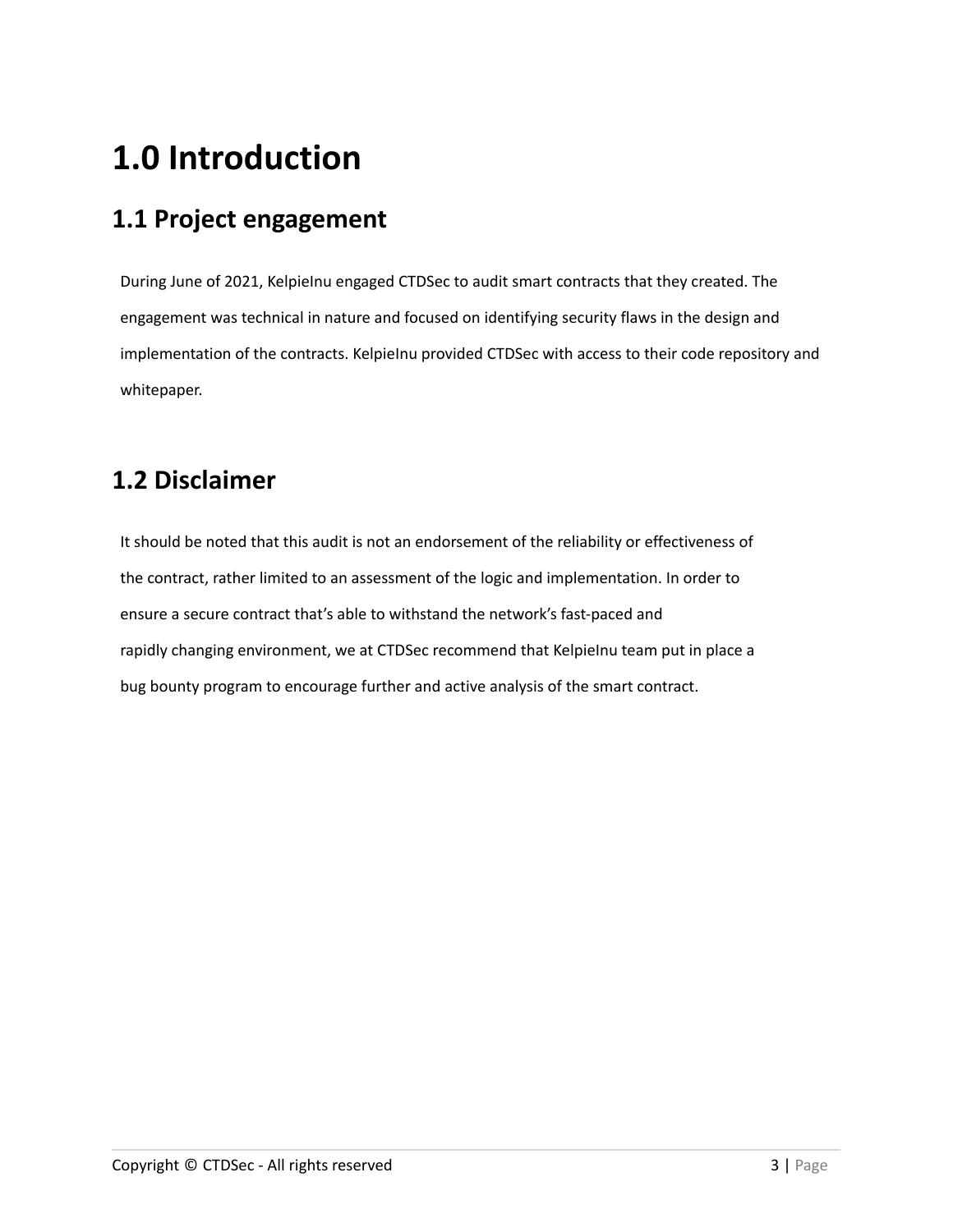## <span id="page-3-0"></span>**2.0 Coverage**

### <span id="page-3-1"></span>**2.1 Target Code and Revision**

For this audit, we performed research, investigation, and review of the KelpieInu contract followed by issue reporting, along with mitigation and remediation instructions outlined in this report. The following code files are considered in-scope for the review:

Source:

<https://etherscan.io/address/0x672d7b3333d0f069a28b73a268bc6eaec65f2e1a#code>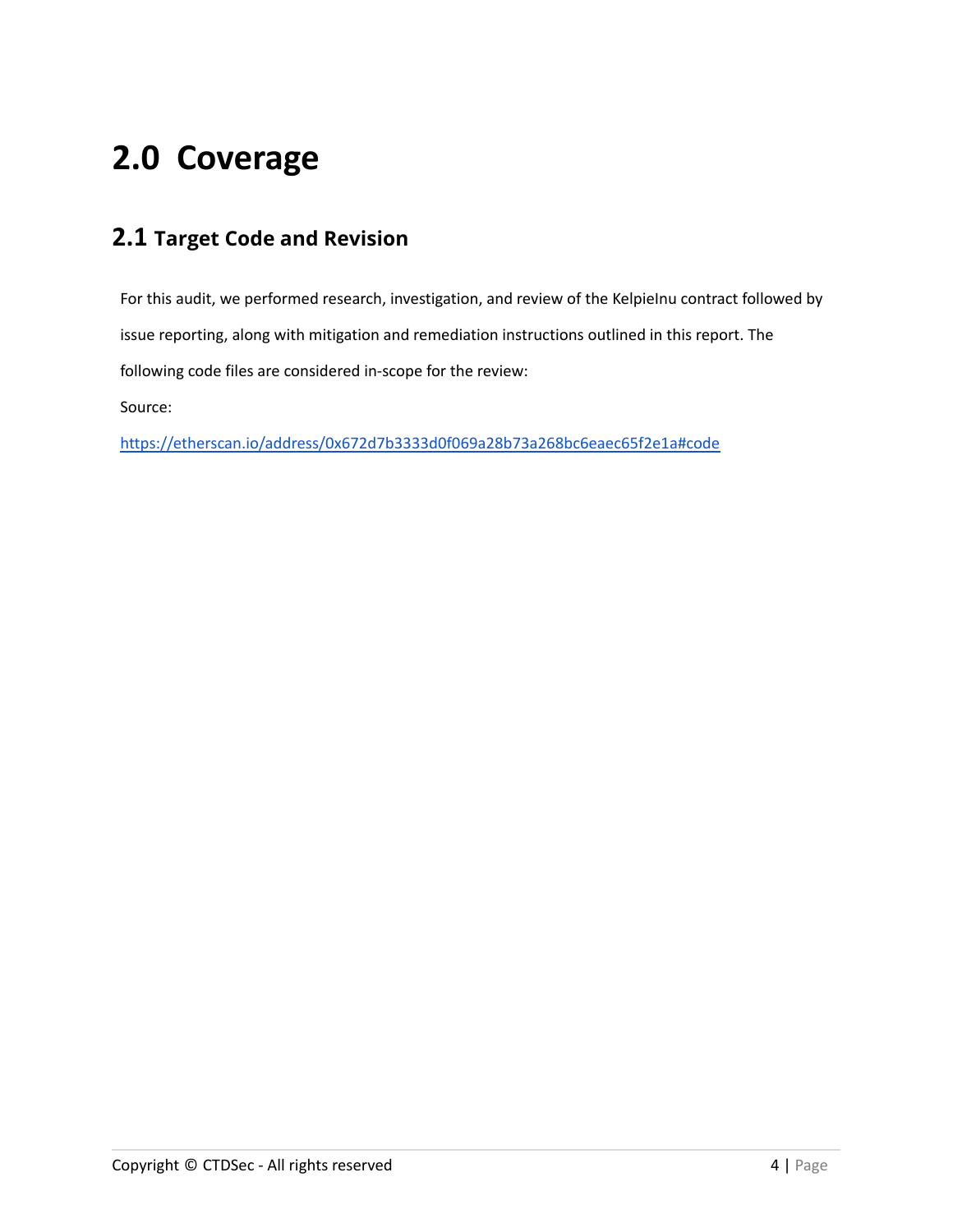## <span id="page-4-0"></span>**2.2 Attacks made to the contract**

In order to check for the security of the contract, we tested several attacks in order to make sure that the contract is secure and follows best practices.

| N <sub>o</sub> | <b>Issue description.</b>                                                                                                                                                                                                                                                                                                 | <b>Checking status</b> |
|----------------|---------------------------------------------------------------------------------------------------------------------------------------------------------------------------------------------------------------------------------------------------------------------------------------------------------------------------|------------------------|
|                |                                                                                                                                                                                                                                                                                                                           |                        |
| 1              | Compiler warnings.                                                                                                                                                                                                                                                                                                        | <b>PASSED</b>          |
| $\overline{2}$ | Race conditions and Reentrancy. Cross-function race<br>conditions.                                                                                                                                                                                                                                                        | <b>PASSED</b>          |
| 3              | Possible delays in data delivery.                                                                                                                                                                                                                                                                                         | <b>PASSED</b>          |
| 4              | Oracle calls.                                                                                                                                                                                                                                                                                                             | <b>PASSED</b>          |
| 5              | Front running.                                                                                                                                                                                                                                                                                                            | <b>PASSED</b>          |
| 6              | Timestamp dependence.                                                                                                                                                                                                                                                                                                     | <b>PASSED</b>          |
| $\overline{7}$ | Integer Overflow and Underflow.                                                                                                                                                                                                                                                                                           | <b>PASSED</b>          |
| 8              | DoS with Revert.                                                                                                                                                                                                                                                                                                          | <b>PASSED</b>          |
| 9              | DoS with block gas limit.                                                                                                                                                                                                                                                                                                 | <b>LOW ISSUES</b>      |
| 10             | Methods execution permissions.                                                                                                                                                                                                                                                                                            | <b>PASSED</b>          |
| 11             | Economy model. If application logic is based on an<br>incorrect economic model, the application would not<br>function correctly and participants would incur financial<br>losses. This type of issue is most often found in bonus<br>rewards systems, Staking and Farming contracts, Vault and<br>Vesting contracts, etc. | <b>PASSED</b>          |
| 12             | The impact of the exchange rate on the logic.                                                                                                                                                                                                                                                                             | <b>PASSED</b>          |
| 13             | Private user data leaks.                                                                                                                                                                                                                                                                                                  | <b>PASSED</b>          |
| 14             | Malicious Event log.                                                                                                                                                                                                                                                                                                      | <b>PASSED</b>          |
| 15             | Scoping and Declarations.                                                                                                                                                                                                                                                                                                 | <b>PASSED</b>          |
| 16             | Uninitialized storage pointers.                                                                                                                                                                                                                                                                                           | <b>PASSED</b>          |
| 17             | Arithmetic accuracy.                                                                                                                                                                                                                                                                                                      | <b>PASSED</b>          |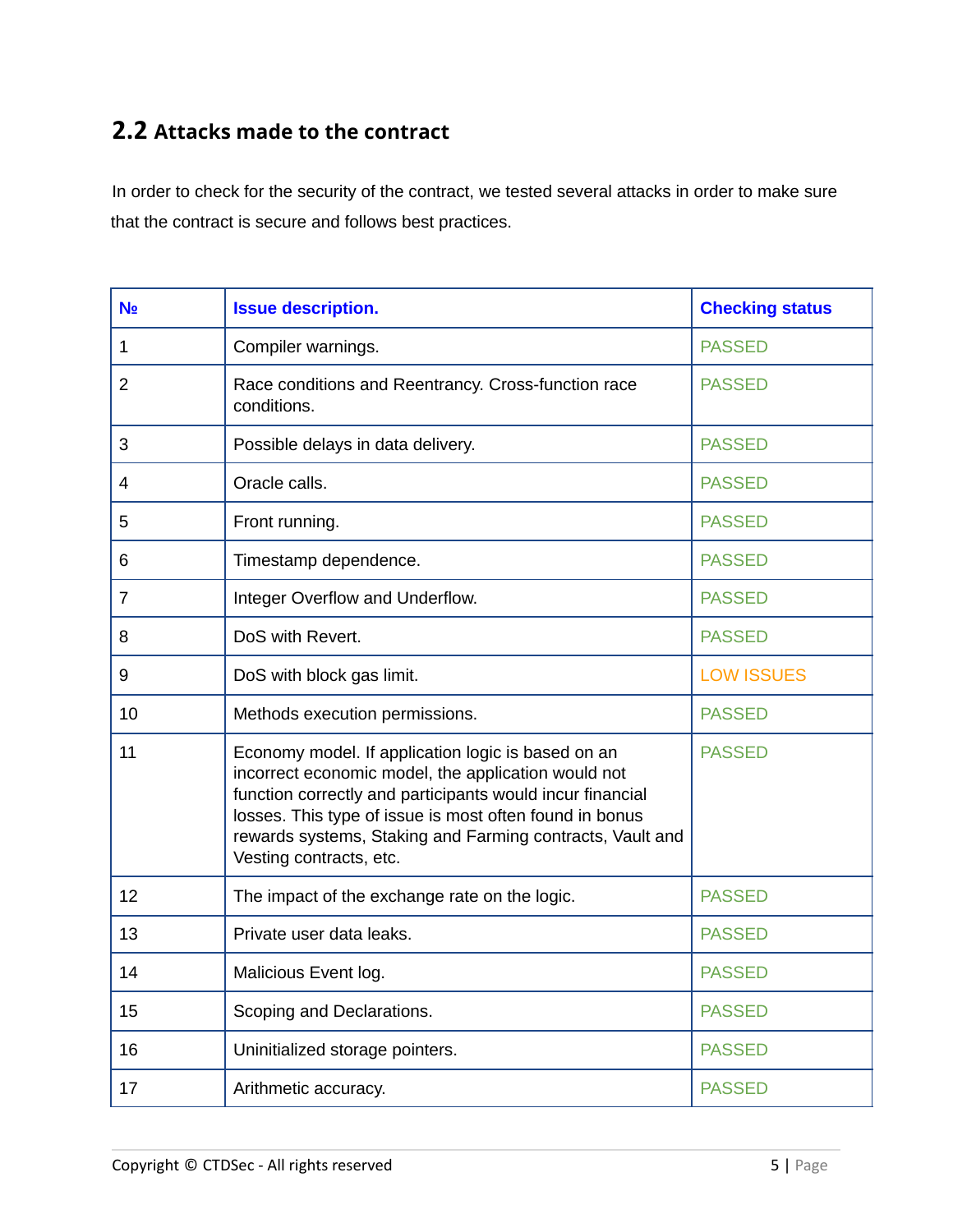| 18 | Design Logic.                            | <b>PASSED</b> |
|----|------------------------------------------|---------------|
| 19 | Cross-function race conditions.          | <b>PASSED</b> |
| 20 | Safe Zeppelin module.                    | <b>PASSED</b> |
| 21 | Fallback function security.              | <b>PASSED</b> |
| 22 | Overpowered functions / Owner privileges | <b>PASSED</b> |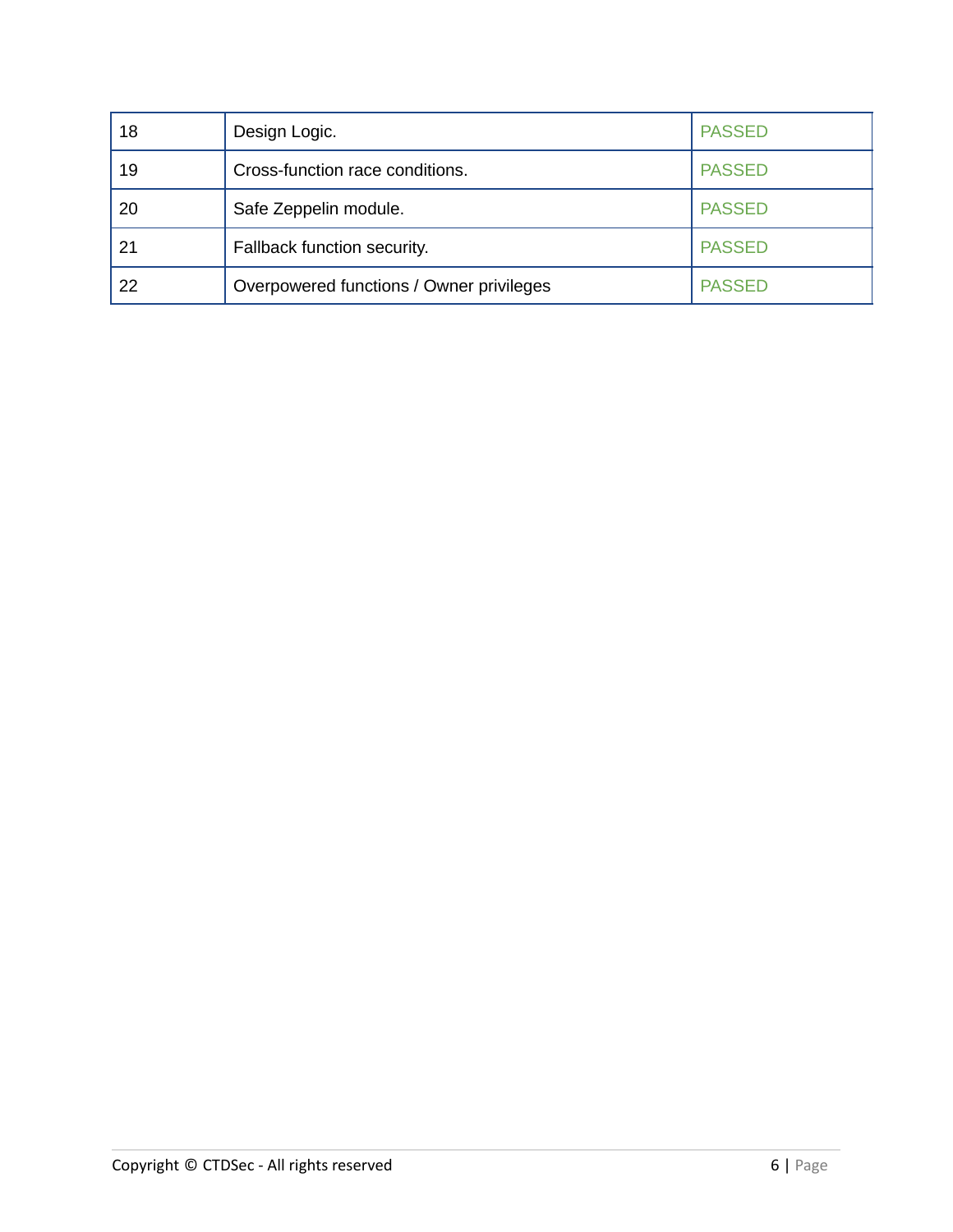## <span id="page-6-0"></span>**3.0 Security Issues**

#### <span id="page-6-1"></span>**3.1 High severity issues [0]**

No high severity issues found.

#### <span id="page-6-2"></span>**3.2 Medium severity issues [0]**

No medium severity issues found.

#### <span id="page-6-3"></span>**3.3 Low severity issues [1]**

#### **1. Out of gas Issue:**

The function includeInAccount() uses the loop to find and remove addresses from the excluded list. Function will be aborted with OUT\_OF\_GAS exception if there will be a long excluded addresses list.

The function **getCurrentSupply** also uses the loop for evaluating total supply. It also could be aborted with OUT\_OF\_GAS exception if there will be a long excluded addresses list.

Recommendation:

Check that the excluded array length is not too big.

## <span id="page-6-4"></span>**4.0 Owner Privileges - Not apply as ownership is renounced**

Owner can change the maximum transaction amount